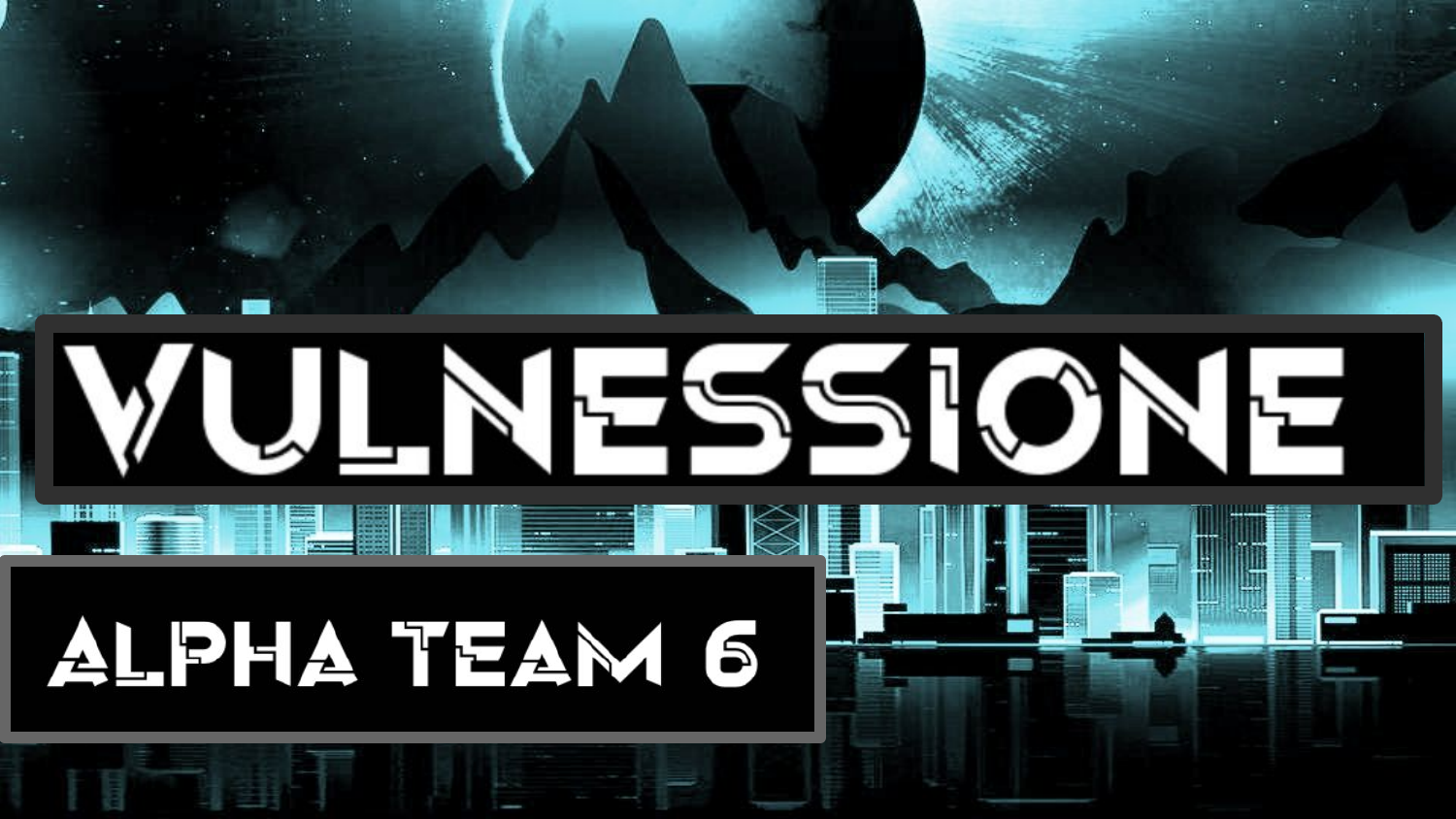

A healthy and happy home awaits you! We welcome you with open arms. With our hardworking community, we were able to transition from a linear economy to a circular economy. Trust us when we say this, moving here will be the best decision of your life.

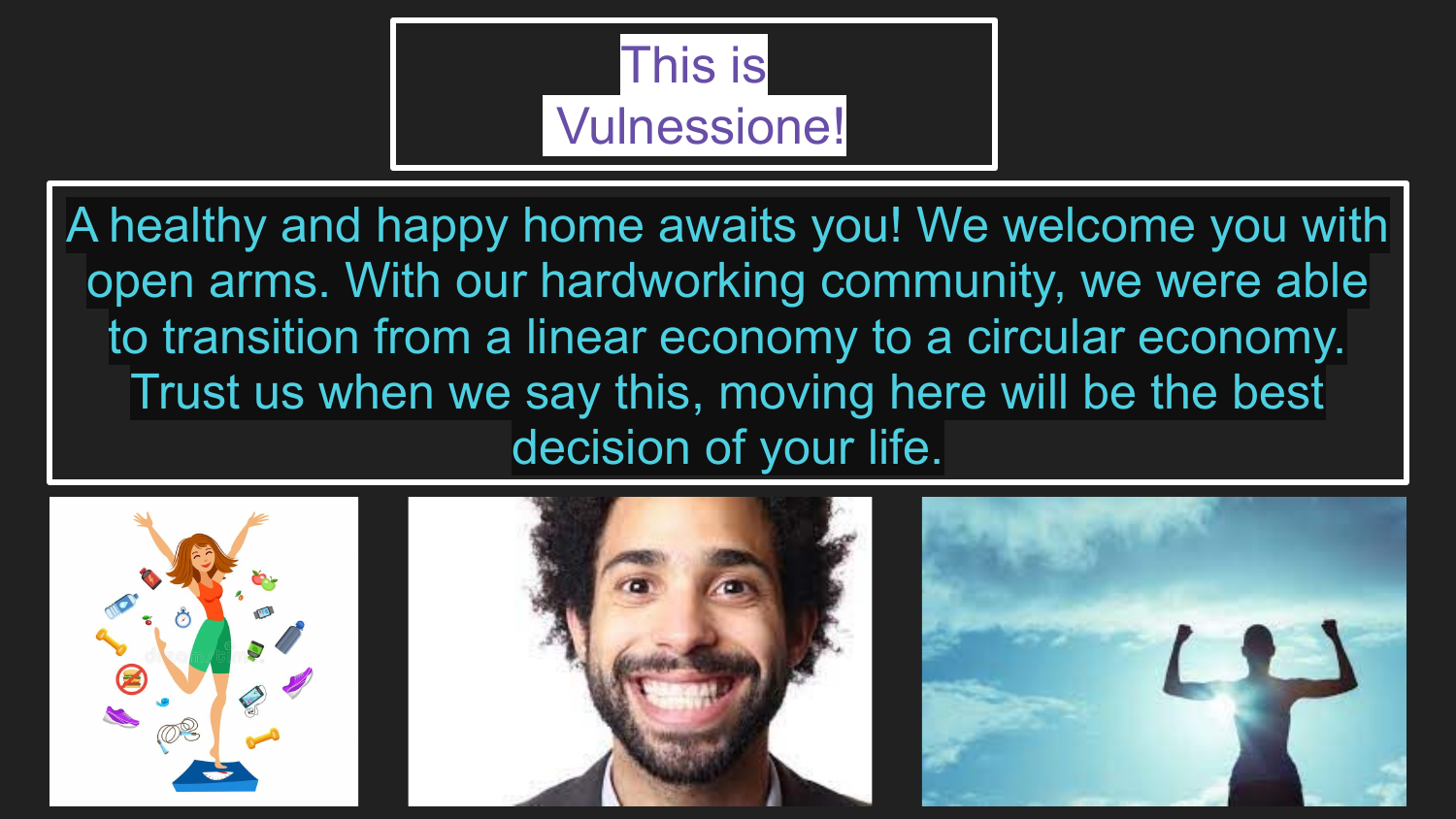Vulnessione is full of refreshing greenery. Many places do not care for plants, nature, and other organisms' well-being. So we made sure to incorporate PLENTY of walk-in gardens. As you can see, the bottom is blue to represent water. Above the water is grass. And at the top is a sunroof.

**Walk-in Garden**

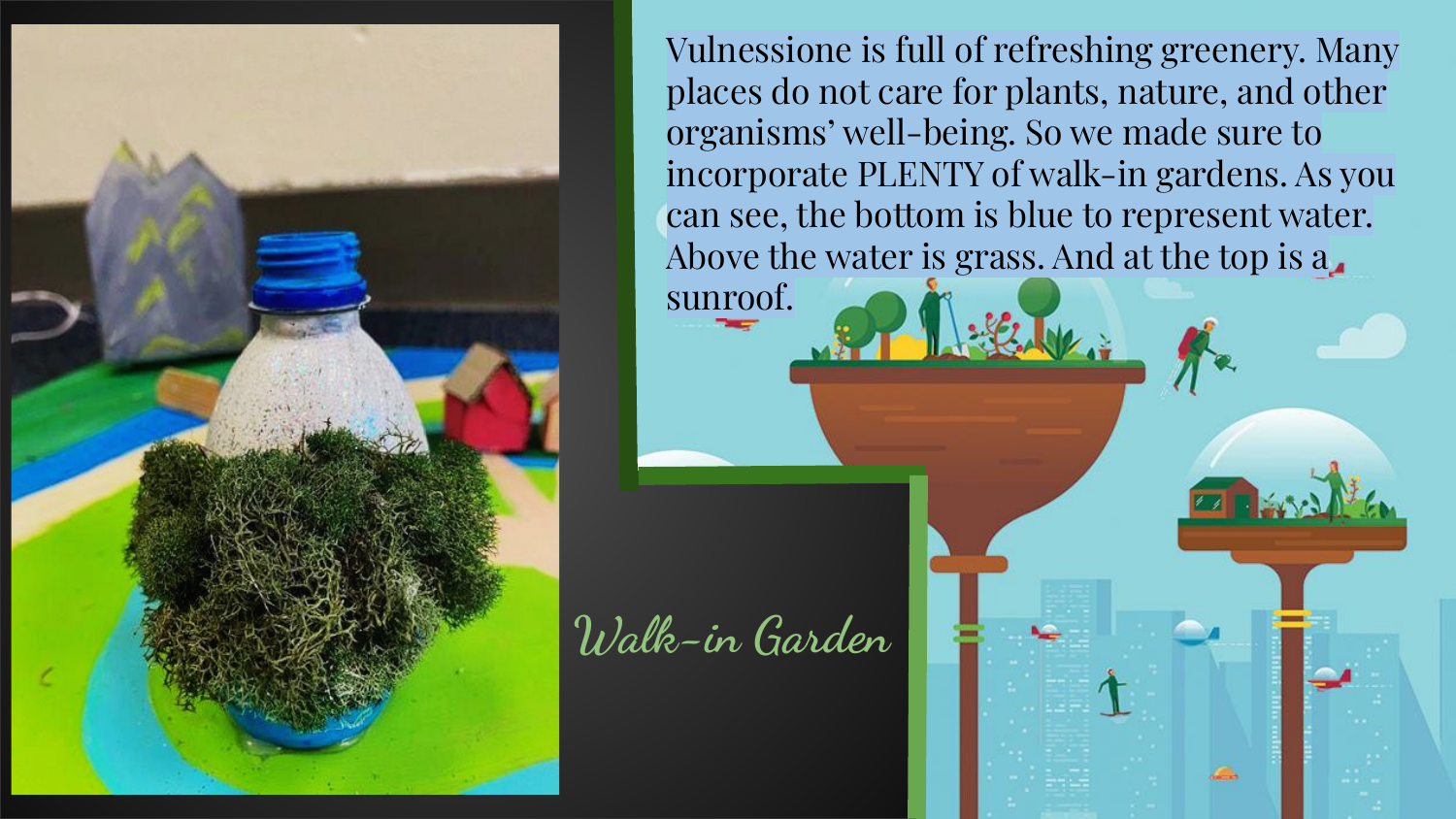

**The V6 Transport center is the landing point for the massive hovercrafts and people movers and a site to buy, sell and get in electric busses and cars.** 

**The hover pods hover above any surface while carrying crowds. They work as platforms that float around an area specified by a captain. Great for tourism!**







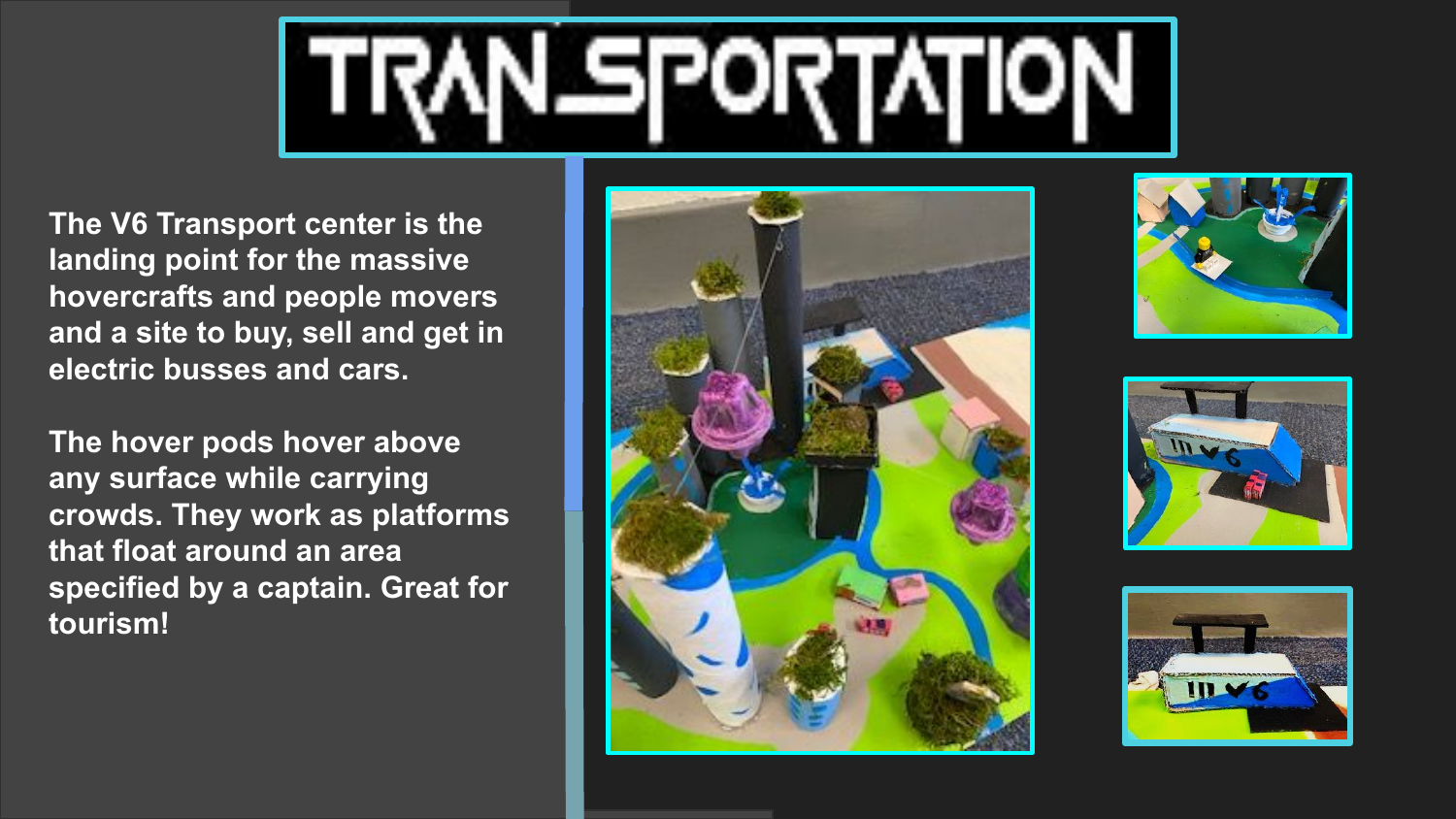## Vertical Farming

In our city, we have vertical farming. These farms also include rooftop gardens like most of our buildings to keep the air fresh for our citizens. We chose vertical farming for our city because it is sustainable, has better use of space, conserves water, not chemicals or pesticides, and has a smaller ecological footprint.

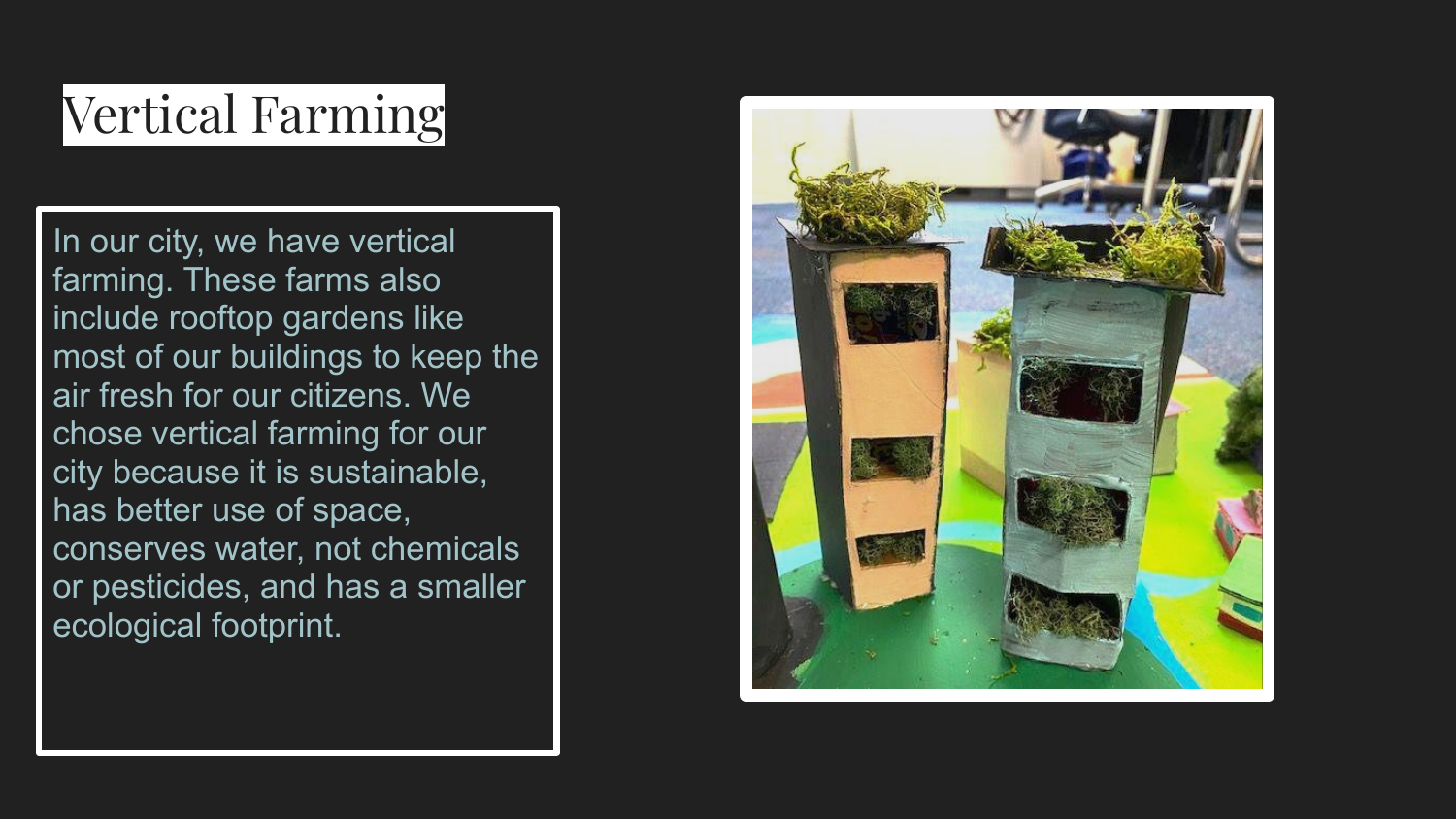

*also handicap-friendly)*

# Apartments/Housing

With such high-end buildings in Vulnessione, we decided on making circular neighborhoods to preserve land space. Circular neighborhoods also increase the amount of social interaction between residents. Lastly, our apartments and buildings are as eco-friendly as they can be. Every building is made of recycled steel and precast concrete, ensuring that all materials are reusable. *(Our buildings are* 



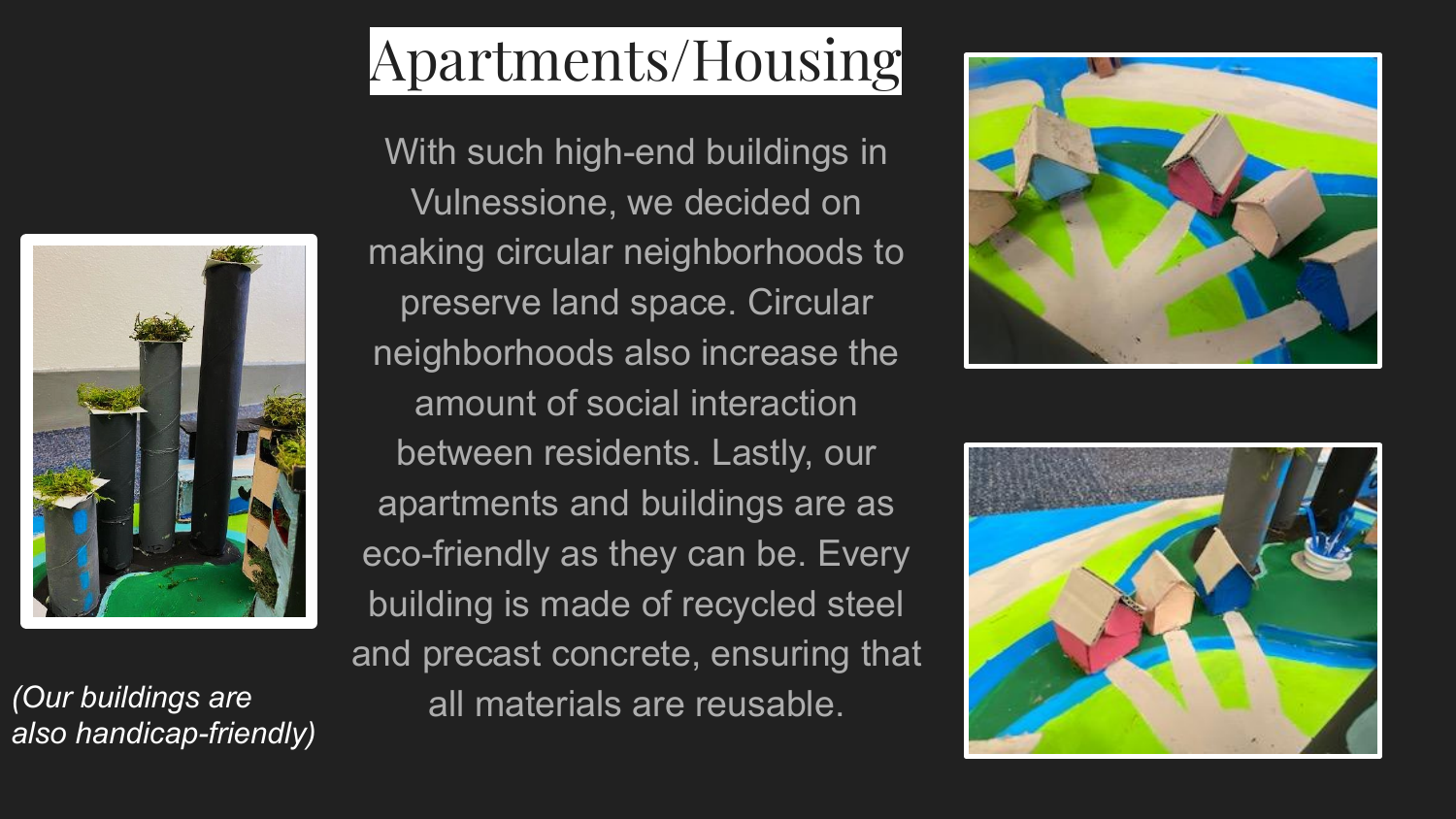#### Restaurants

In our city, we incorporate healthy ingredients into our foods. There are multiple places to sit down and grab a bite. Including our delicious pizzeria, ice cream shop, and a rotating restaurant next to the seaside!



# **Shops**

Some of the meet-up spots in our city include a library where you can look out at our beautiful ocean while having a good read. We also have a cafe and a movie theoter.

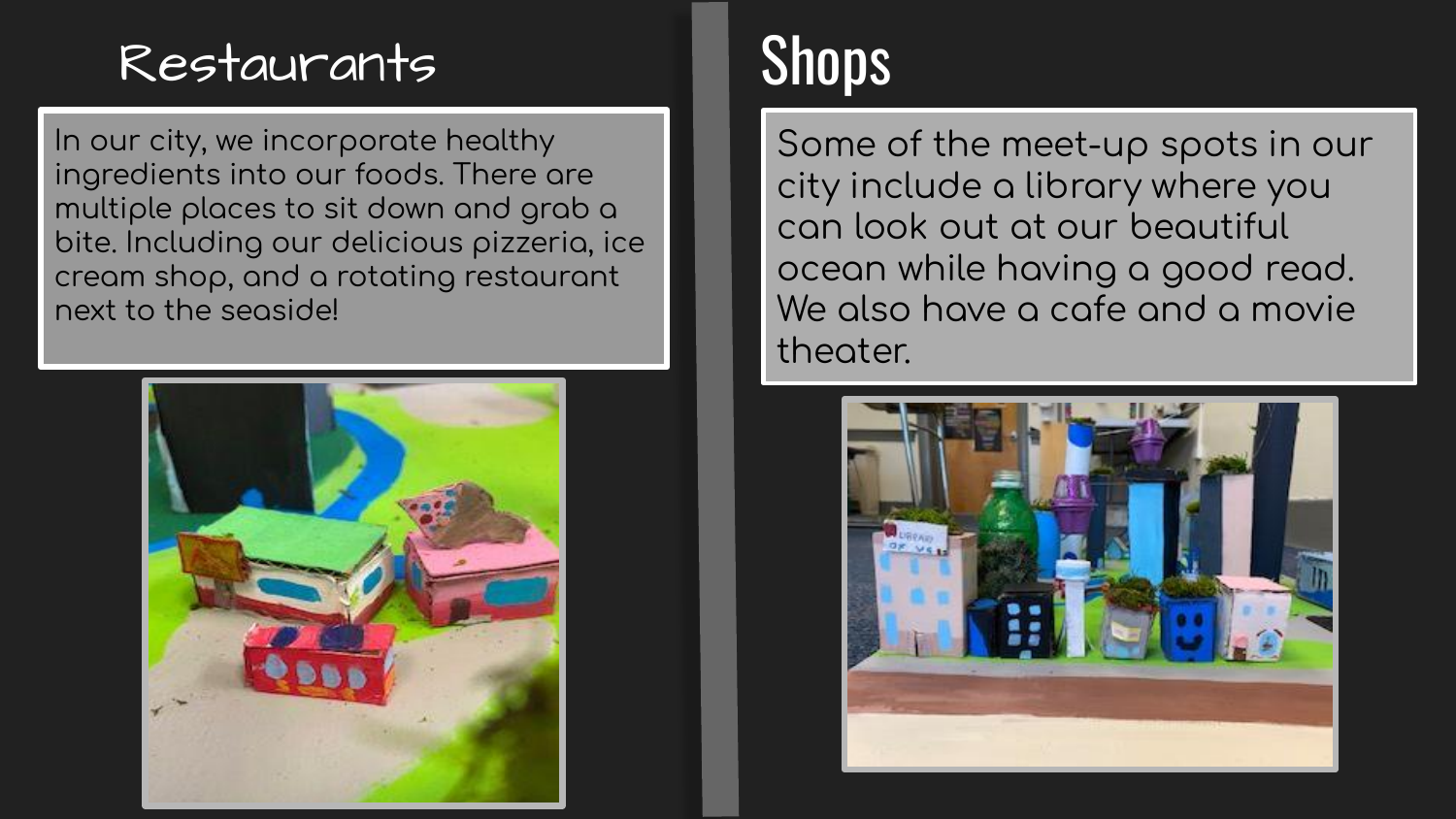#### Amenities of Vulnessione

Here at Vulnessione, we want every citizen to get out and have fun. Therefore, we added amenities such as a library, movie theatre, and a cafe. Our library contains many of the most popular books and offers classes for any person to become an author. Our movie theater provides an experience like no other. When watching a movie, you will have in-life effects around you to ensure you get the total movie experience. Lastly, our cafe has a quiet and peaceful atmosphere, guaranteeing that you'll be able to hang out with your friends or get work done at any time.





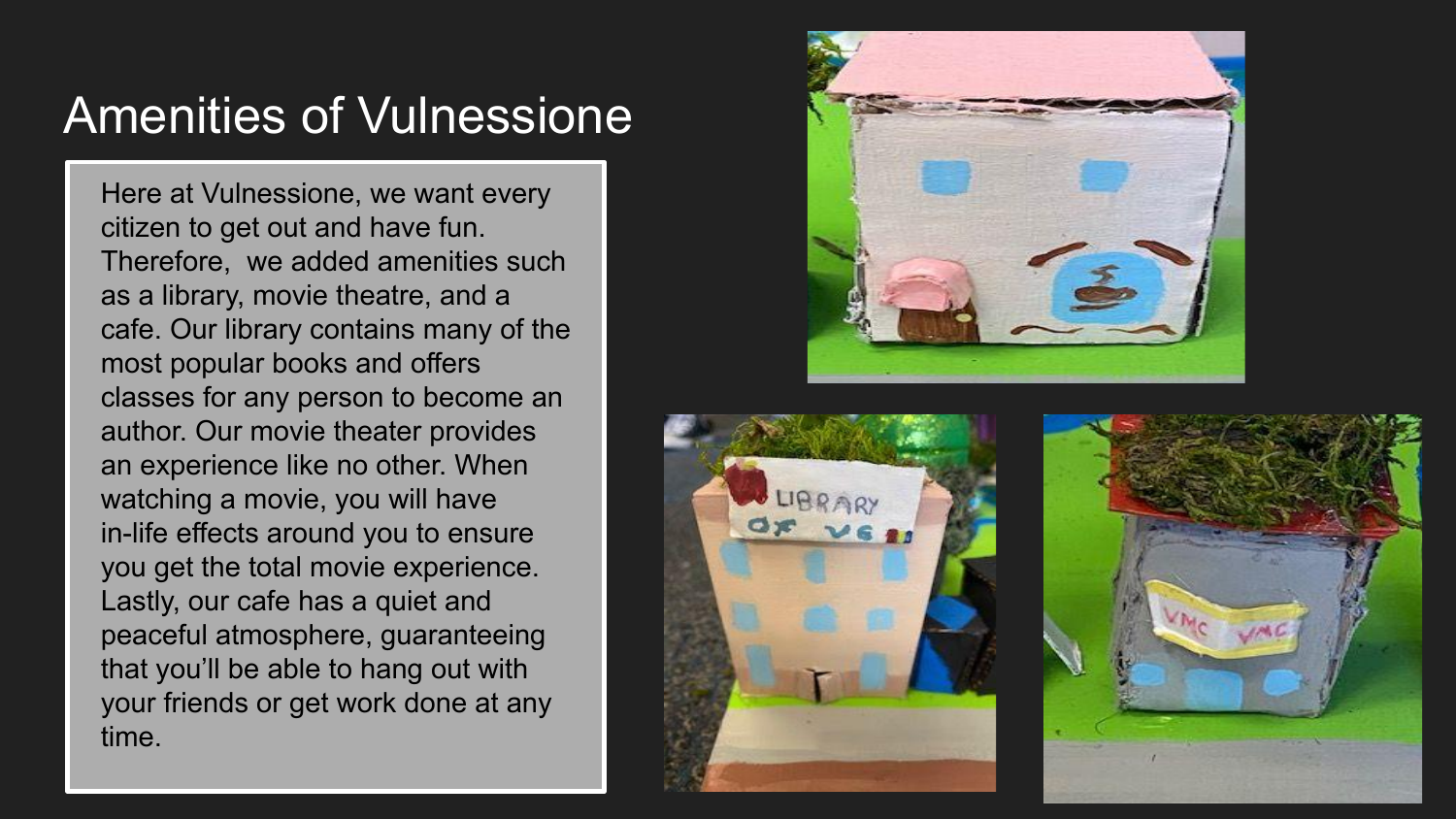### Beautiful Mountain Ranges

Next to our beautiful city, we

have a mountain range

surrounded by water. It is

accessible by a water

filter/bridge to ensure that the

water goes in, used and dirty,

and comes out fresh and

**clean** 





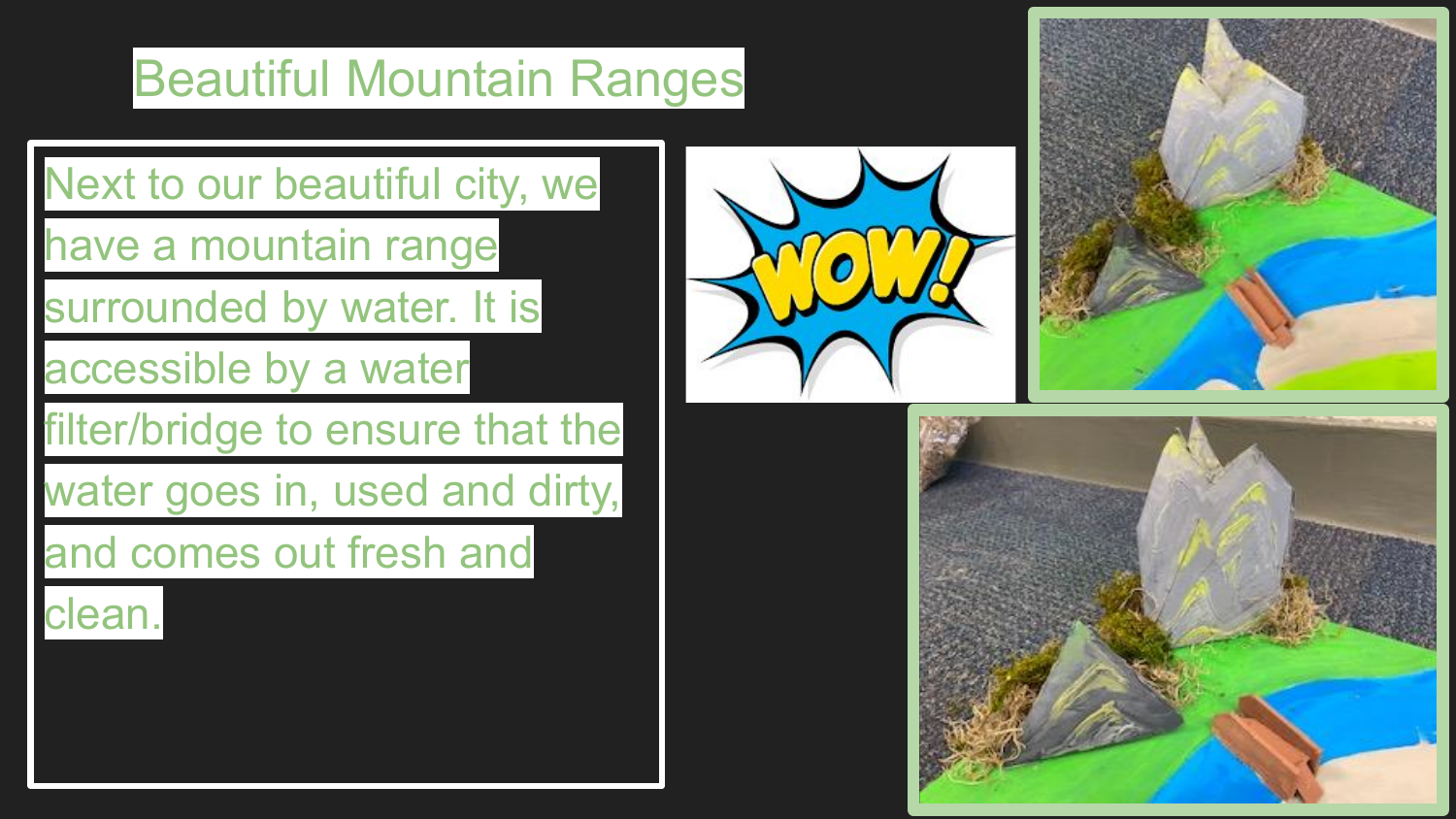